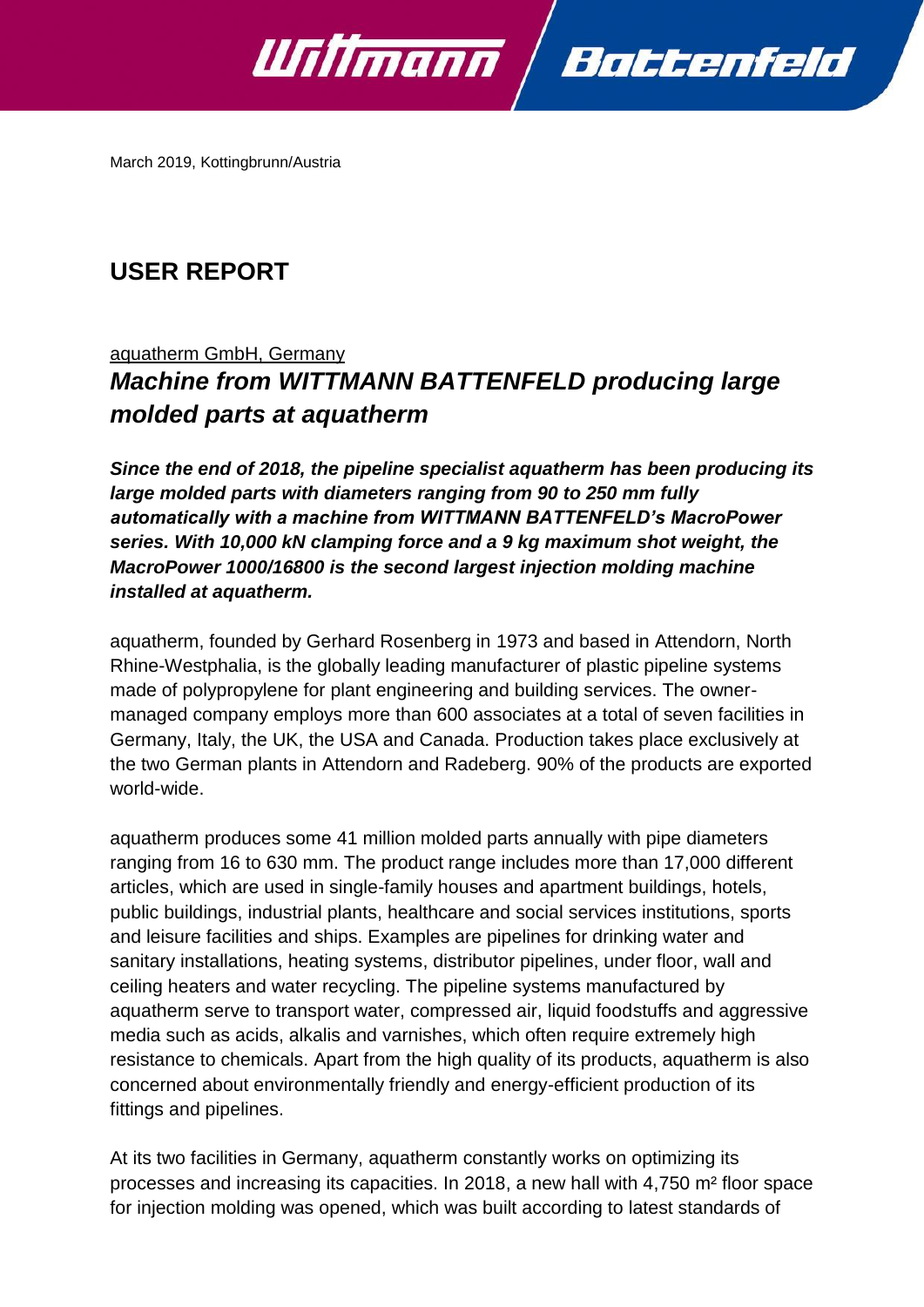

Willmann Battenfeld

Both the management team and the machine operators are fully satisfied with the new *MacroPower* after it has now been used in production for three months. Maik Rosenberg, one of aquatherm's three Managing Directors, comments: "In addition to its modest energy consumption and low noise level, the machine recommends itself by its high operating comfort. Its compact design and consequently small footprint is another great benefit of the *MacroPower*".



**Fig. 1:** The aquatherm plant located in Attendorn (photo: aquatherm)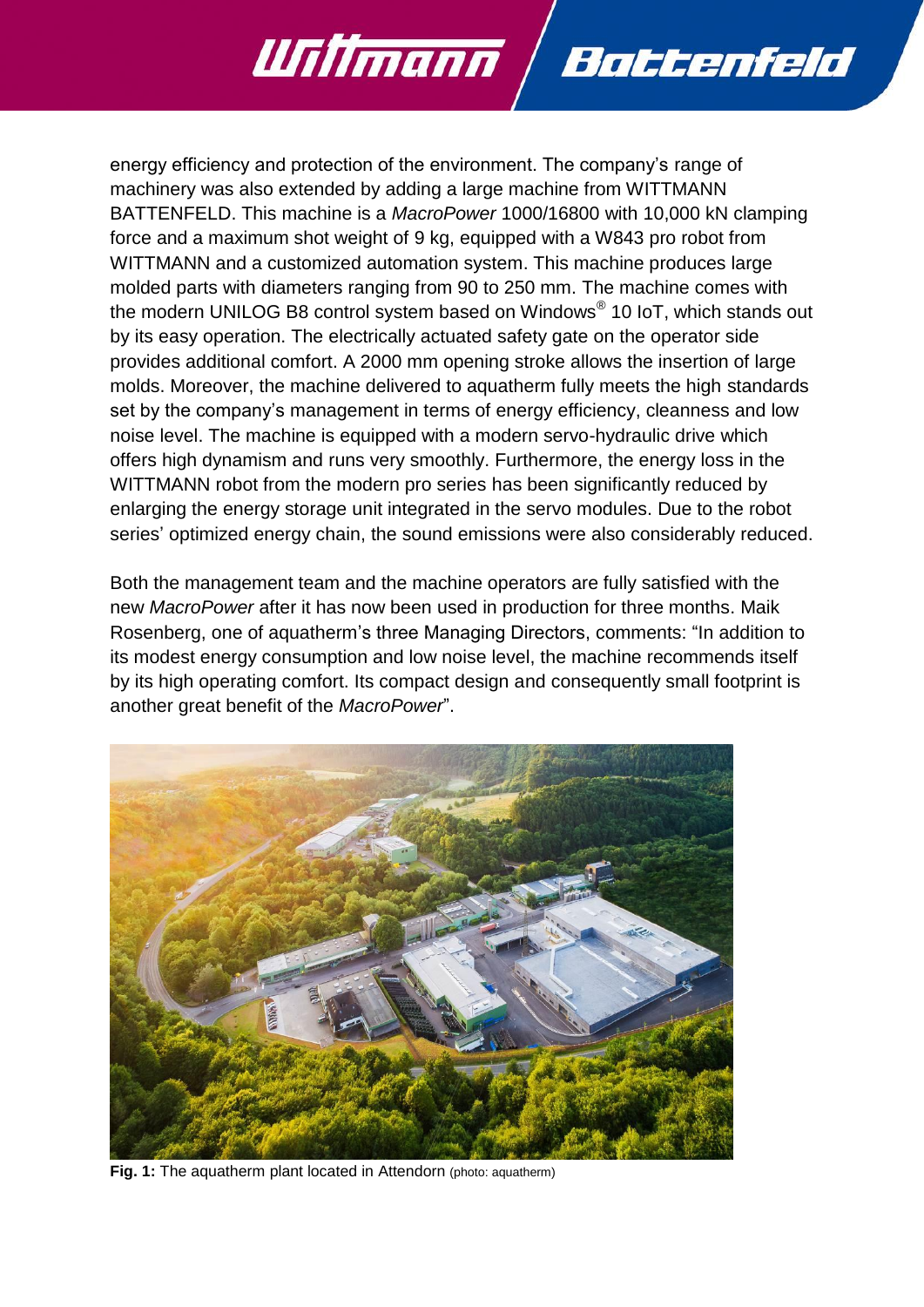



**Fig. 2:** from the left: Managing Directors Christof, Maik and Dirk Rosenberg (photo: aquatherm)



**Fig. 3:** *MacroPower* 1000/16800 at aquatherm (photo: aquatherm)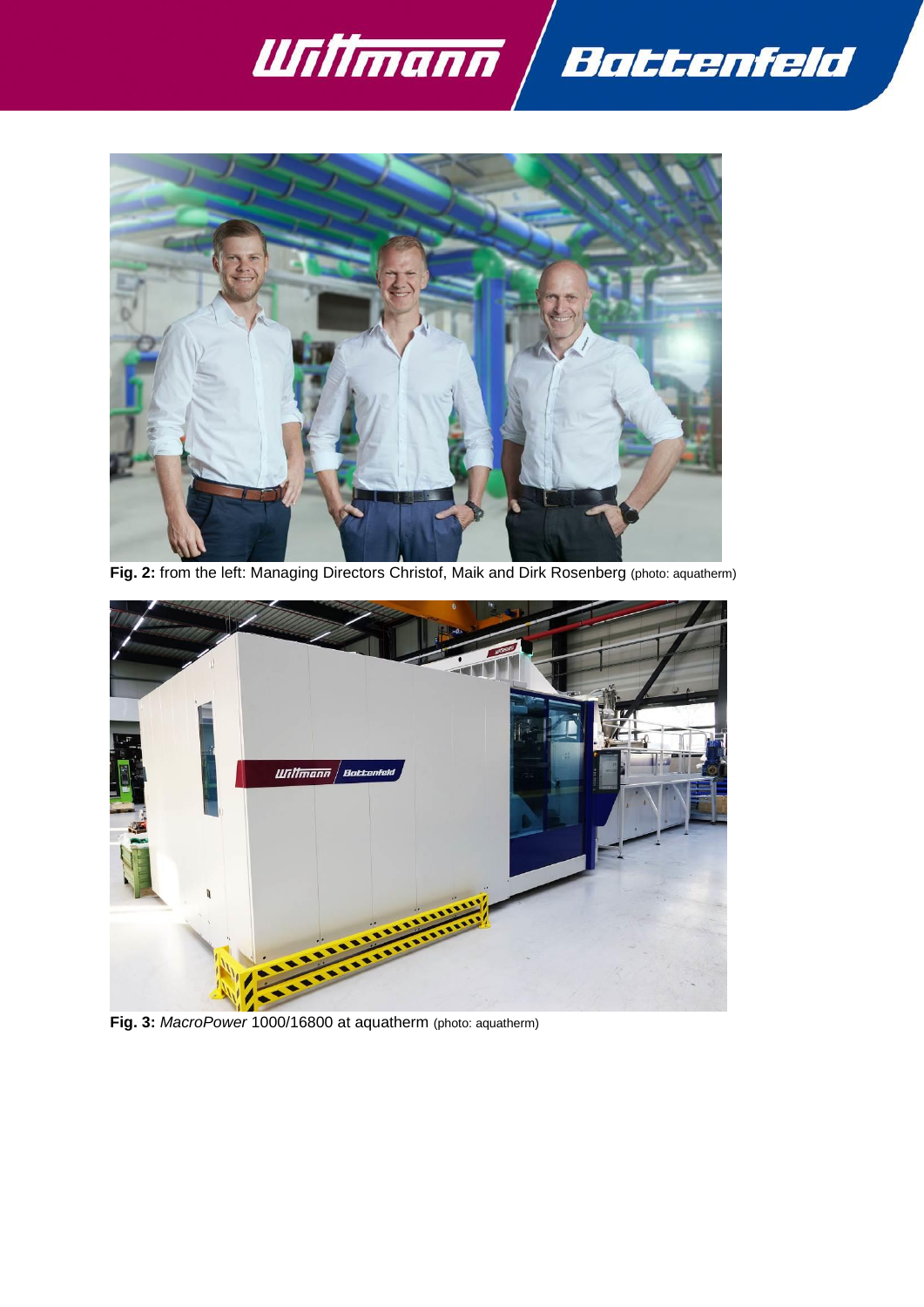



**Fig. 4:** *MacroPower* 1000/16800 with customized automation (photo: aquatherm)



**Fig. 5a+5b:** Parts removal and depositing with WITTMANN W843 pro robot (photos: aquatherm)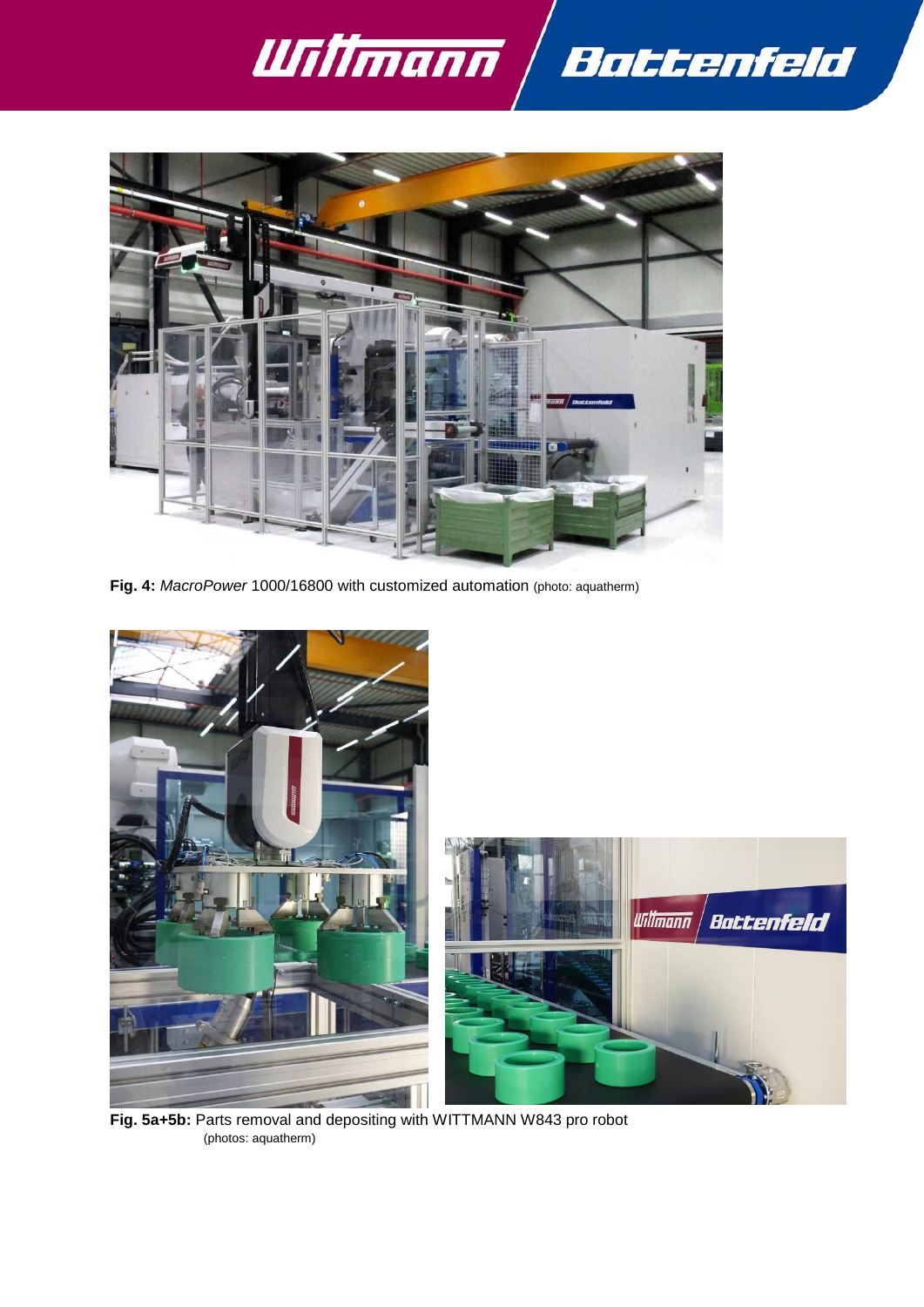

Battenfeld



**Fig. 6:** Fitting with brass threading (photo: aquatherm)

### **The WITTMANN Group**

The WITTMANN Group is a worldwide leader in the production of injection molding machines, robots and peripheral equipment for the plastics processing industry, headquartered in Vienna/Austria and consisting of two main divisions: WITTMANN BATTENFELD and WITTMANN. They jointly operate the companies of the group with eight production plants in five countries, and its additional sales and service companies are active with 34 facilities on all important plastics markets around the world.

WITTMANN BATTENFELD pursues the further expansion of its market position as an injection molding machine manufacturer and specialist for state-of-the-art process technologies. As a supplier of comprehensive, modern machine technology in modular design, the company meets both present and future market demands for plastics injection molding equipment.

The WITTMANN product portfolio includes robots and automation systems, material handling systems, dryers, gravimetric and volumetric blenders, granulators, temperature controllers and chillers. With this diversified range of peripheral units, WITTMANN offers plastics processors solutions to cover all production requirements, ranging from independent production cells to integrated plant-wide systems.

The syndication of the various segments under the umbrella of the WITTMANN Group has led to complete connectivity between the various product lines, for the benefit of plastics processors with an increasing demand for seamless integration of processing machinery with automation and peripherals.